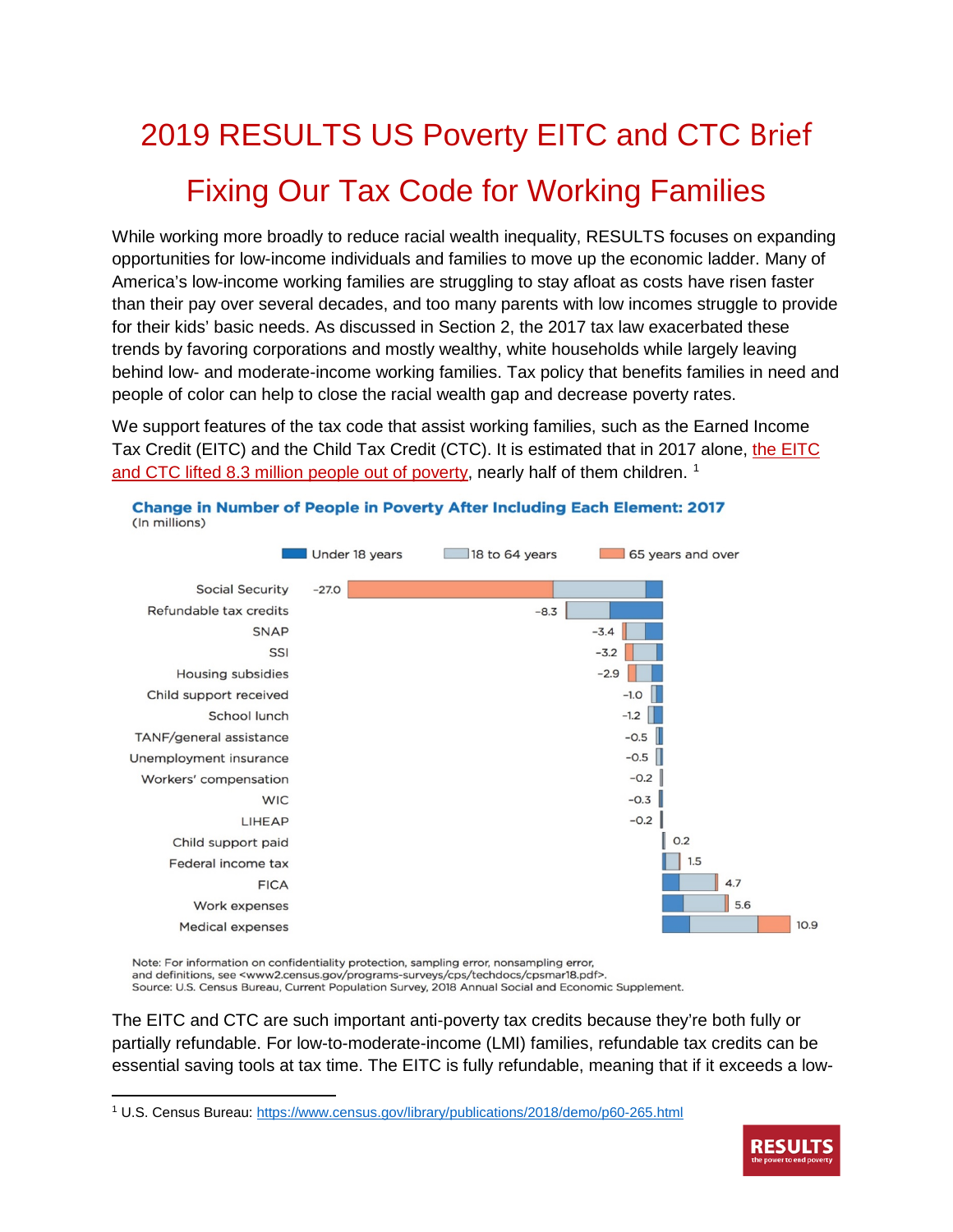wage worker's income tax liability (what they owe on taxes), the IRS will refund the balance – for most eligible families with children, this was an average of \$3,176 dollars back at tax time in [2](#page-1-0)016. <sup>2</sup> This successful program is designed to "make work pay;" in addition to supplementing low-wage work with additional income, the higher the income a person earns, the higher the EITC they receive.

### **The Earned Income Tax Credit (EITC)**



Source: Urban-Brookings Tax Policy Center (2018). Internal Revenue Procedure 2018-18, Internal Revenue Service. Notes: Assumes all income comes from earnings. Amounts are for taxpayers filing a single or head-of-household tax return. For married couples filing a joint tax return, the credit begins to phase out at income \$5,690 higher than shown.

As a credit, the EITC reduces a low-income family's overall tax liability. It is fully refundable, so if a family's EITC exceeds the amount of federal taxes owed, the family receives the difference as a refund.<sup>[3](#page-1-1)</sup> The size of the EITC is calculated as a fixed percentage of the worker's earnings. The credit "phases in," meaning it increases with additional earnings until the maxiumum credit is reached (at about \$14,290 for a family with three children). Once the EITC reaches the maximum, it begins "phasing out" providing a continued but decreasing refund for additional income earned until it disappears completely. This ensures that the EITC is targeted to those who need it. The

l

<span id="page-1-1"></span><sup>&</sup>lt;sup>3</sup> Tax Credits for Working Families[: http://www.taxcreditsforworkingfamilies.org/earned-income-tax-credit/](http://www.taxcreditsforworkingfamilies.org/earned-income-tax-credit/)



<span id="page-1-0"></span><sup>2</sup> CBPP: https://www.cbpp.org/research/federal-tax/policy-basics-the-earned-income-tax-credit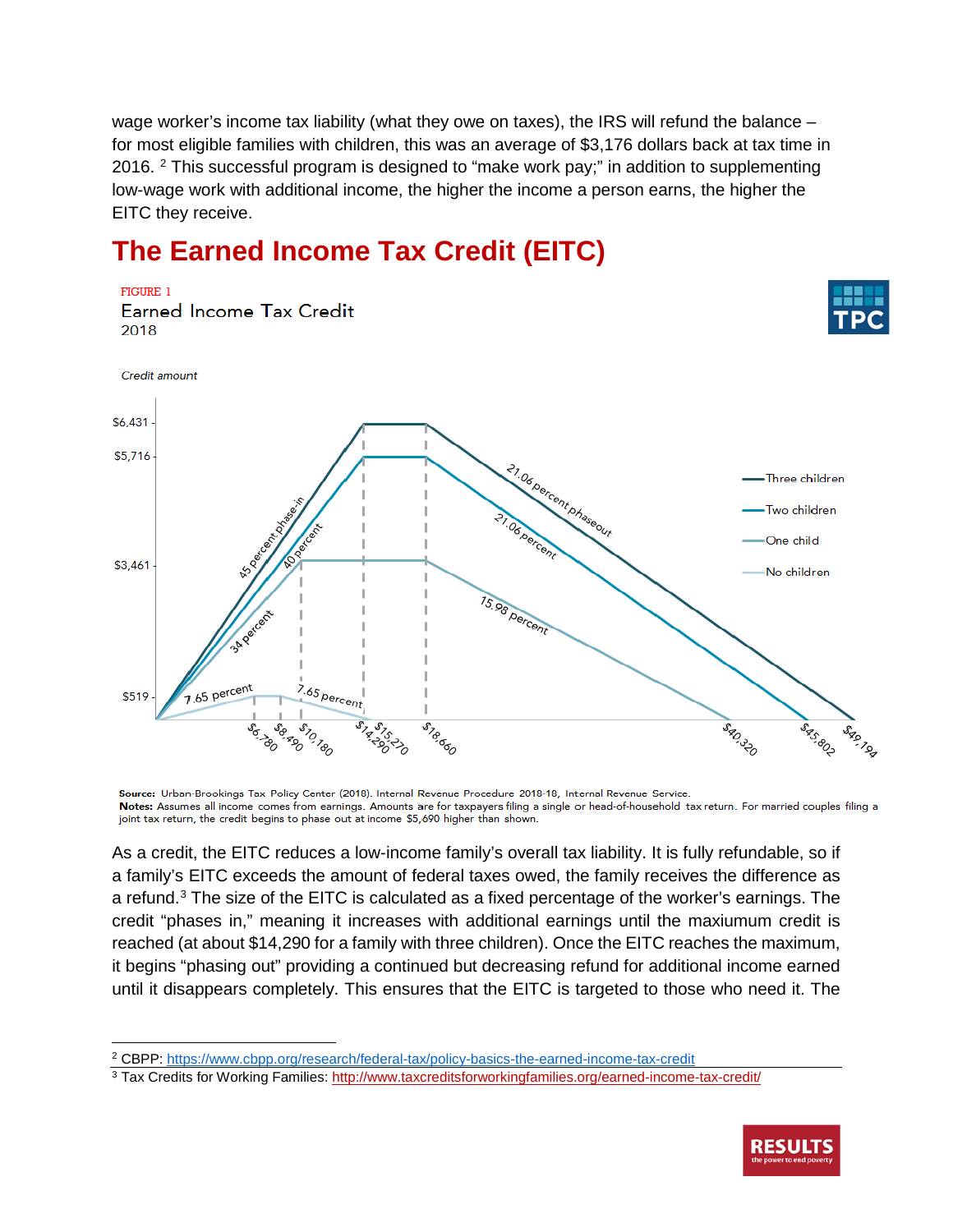amount of a person's EITC depends on family size and marital status (see graph below).[4](#page-2-0) First enacted during President Gerald Ford's administration as part of the *Tax Reduction Act of 1975,* the EITC was intended "to offset the Social Security taxes of low-income workers with children and to provide those taxpayers with an increased incentive to work."[5](#page-2-1) Since its establishment, the EITC has become the nation's leading anti-poverty program for working, low-income families. The credit has a long history of bipartisan support, having been expanded under both Republican and Democratic Congresses and presidents. In the *Tax Reform Act of 1986*, the EITC saw significant expansion, and later the *Omnibus Budget Reconciliation Act of 1990* also expanded the credit and added a supplemental credit amount for families with two or more children.

RESULTS volunteers played a critical role in making important EITC and CTC provisions permanent in thhe bipartisan *Protecting Americans from Tax Hikes (PATH) Act of 2015*, increasing the EITC for larger families and reducing the marriage penalty for joint filers while lowering the income eligibility threshold for the CTC to \$3,000. Through 225 meetings with members of Congress and 145 media pieces throughout 2014-2015, RESULTS vounteers played a key role in lifting incomes above or closer for more than 16 million people, including 8 million children, were. This is one of the biggest anti-poverty legislative victories in twenty years, and one that RESULTS volunteers played a critical role in achieving.

Research shows the positive impact of the EITC:

- **The EITC has proven to be an effective anti-poverty program.** In 2016, the EITC lifted about 5.8 million people above the poverty line, including about 3 million children. The number of poor children would have been more than one-quarter higher without the EITC. The credit reduced the severity of poverty for another 18.7 million people, including 6.9 million children.<sup>[6](#page-2-2)</sup> The EITC (together with the Child Tax Credit) is the largest contributor to preventing poverty for working families. In 2018, the earned income tax credit (EITC) will provide credits ranging from \$519 for workers with no children to \$6,431 for workers with at least three children. The most recent relevant study found that a \$1,000 increase in the EITC led to a 7.3 percentage point increase in employment and a 9.4 percentage point reduction in the share of families with after tax and transfer income in poverty.<sup>[7](#page-2-3)</sup>
- **Infant health is positively linked with increases in the EITC.** Research reveals a positive correlation between increased EITCs and infant health markers such as birthweight and premature birth, so that higher EITCs result in healthier birthweights and fewer premature births.<sup>[8](#page-2-4)</sup>

 $\overline{\phantom{a}}$ 

<span id="page-2-0"></span><sup>4</sup> Tax Policy Center (TPC):<http://www.taxpolicycenter.org/briefing-book/key-elements/family/eitc.cfm>

<span id="page-2-1"></span><sup>5</sup> Tax Policy Center (TPC):<http://www.taxpolicycenter.org/taxtopics/encyclopedia/EITC.cfm>

<span id="page-2-2"></span><sup>6</sup> CBPP: <https://www.cbpp.org/research/federal-tax/policy-basics-the-earned-income-tax-credit>

<span id="page-2-4"></span><span id="page-2-3"></span><sup>7</sup> Tax Policy Center (TPC): [https://www.taxpolicycenter.org/briefing-book/how-does-earned-income-tax-credit-affect](https://www.taxpolicycenter.org/briefing-book/how-does-earned-income-tax-credit-affect-poor-families)[poor-families](https://www.taxpolicycenter.org/briefing-book/how-does-earned-income-tax-credit-affect-poor-families)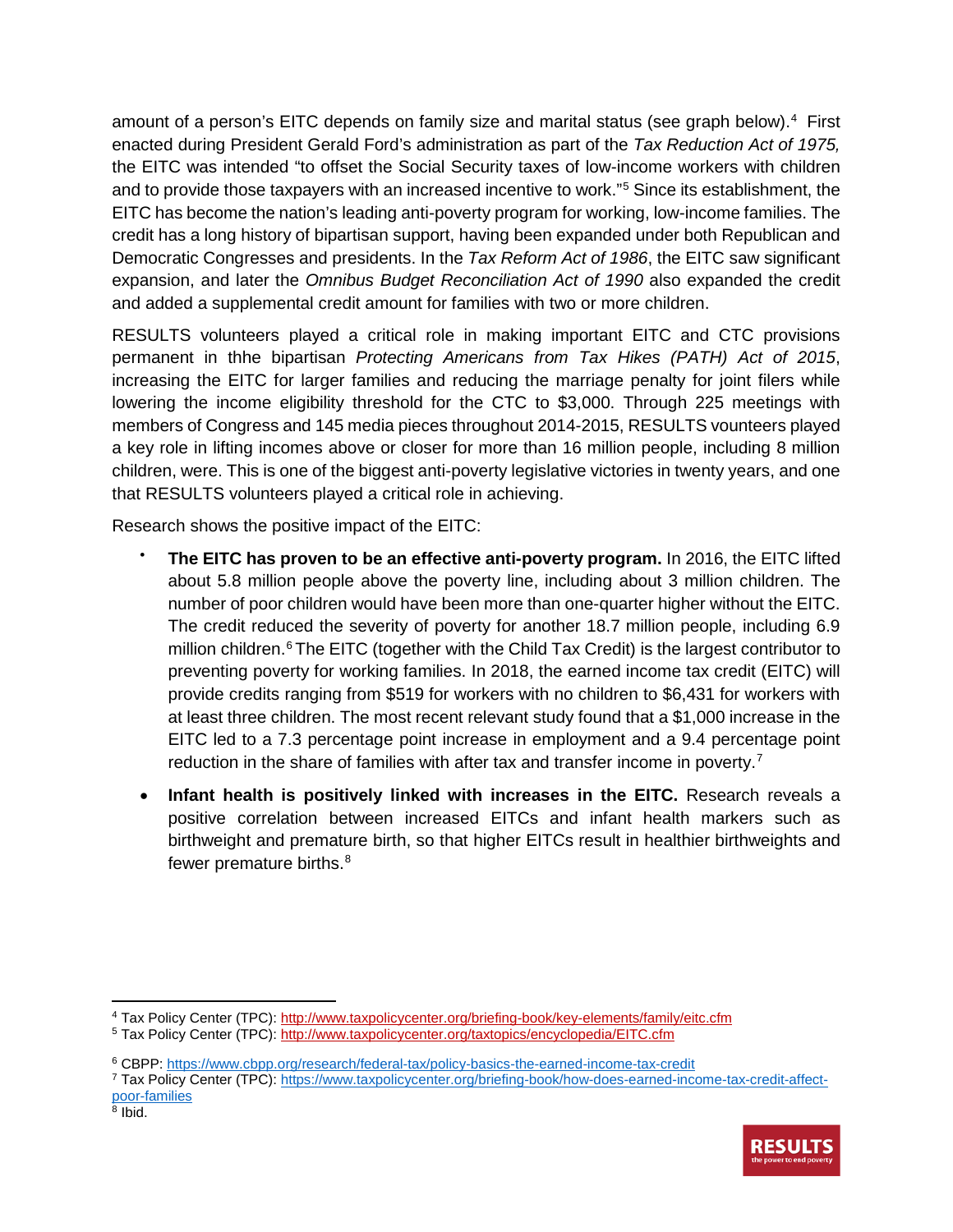- **The EITC strengthens work and earnings in the next generation.** Research has found that for children in low-income families, each additional \$3,000 per year received before age 6 correlates with an average yearly increase of 135 work hours between the ages of 25 and 37, and their average annual earnings increase by 17 percent. $9$  In addition, by boosting the employment and earnings of working-age women, the EITC boosts the size of the Social Security retirement benefits they ultimately will receive.
- **EITC children do better in school**. Elementary and middle-school students earn higher test scores when their families receive larger refundable tax credits (such as the EITC and CTC).In addition, lowincome children are more likely to go to college when their families have benefited from the EITC.<sup>10</sup>

#### **Higher Earned Inome Tax Credit** or Other Income for Poor Children **Expected to Boost Work and Earnings Later in Life**

\$3,000 annual increase in income to poor children before age 6 associated with increase in work hours when they become adults



- **The EITC strengthens local economies.** The EITC refund checks are often spent quickly and locally, resulting in at least \$1.50-\$2.00 in local economic activity for every \$1 claimed.[11](#page-3-2)
- **The EITC increases promotes work, especially among single mothers.** The EITC expansions of the 1990s helped more than a half a million families move from cash welfare assistance to work.<sup>[12](#page-3-3)</sup>

## **The Child Tax Credit (CTC)**

The Child Tax Credit (CTC) is a partially refundable federal tax credit designed to help families offset some of the costs of raising children. When combined with the EITC, the CTC is an effective anti-poverty tool. The Center on Budget and Policy Priorities estimates that in 2017, CTC lifted approximately 2.8 million people out of poverty in 2017, including about 1.6 million children, and lessened poverty for another 13.1 million people, including 6.7 million children."[13](#page-3-4) On Feb. 28, 2019, the non-partisan National Academy of Sciences released a consensus plan to cut child poverty in half. The two policy proposals that had the biggest impact on poverty reduction were both versions of an expanded Child Tax Credit.<sup>[14](#page-3-5)</sup> With the expenses of raising a

- <span id="page-3-0"></span> $\overline{a}$ <sup>9</sup> CBPP:<http://www.cbpp.org/research/policy-basics-the-earned-income-tax-credit>
- <span id="page-3-1"></span><sup>10</sup> CBPP[: http://www.cbpp.org/research/federal-tax/eitc-and-child-tax-credit-promote-work-reduce-poverty-and](http://www.cbpp.org/research/federal-tax/eitc-and-child-tax-credit-promote-work-reduce-poverty-and-support-childrens?fa=view&id=3793)[support-childrens?fa=view&id=3793](http://www.cbpp.org/research/federal-tax/eitc-and-child-tax-credit-promote-work-reduce-poverty-and-support-childrens?fa=view&id=3793)
- <span id="page-3-2"></span><sup>11</sup> Center for American Progress (CAP): [https://www.americanprogress.org/issues/poverty/report/2014/10/07/98452/harnessing-the-eitc-and-other-tax-credits](https://www.americanprogress.org/issues/poverty/report/2014/10/07/98452/harnessing-the-eitc-and-other-tax-credits-to-promote-financial-stability-and-economic-mobility/)[to-promote-financial-stability-and-economic-mobility/](https://www.americanprogress.org/issues/poverty/report/2014/10/07/98452/harnessing-the-eitc-and-other-tax-credits-to-promote-financial-stability-and-economic-mobility/)

<span id="page-3-5"></span><sup>14</sup> ITEP:<https://itep.org/the-case-for-extending-state-level-child-tax-credits-to-those-left-out-a-50-state-analysis/>



<span id="page-3-3"></span><sup>12</sup> CBPP[: http://www.cbpp.org/research/federal-tax/eitc-and-child-tax-credit-promote-work-reduce-poverty-and](http://www.cbpp.org/research/federal-tax/eitc-and-child-tax-credit-promote-work-reduce-poverty-and-support-childrens?fa=view&id=3793)[support-childrens?fa=view&id=3793](http://www.cbpp.org/research/federal-tax/eitc-and-child-tax-credit-promote-work-reduce-poverty-and-support-childrens?fa=view&id=3793)

<span id="page-3-4"></span><sup>13</sup> CBPP[: https://www.cbpp.org/research/federal-tax/policy-basics-the-child-tax-credit](https://www.cbpp.org/research/federal-tax/policy-basics-the-child-tax-credit)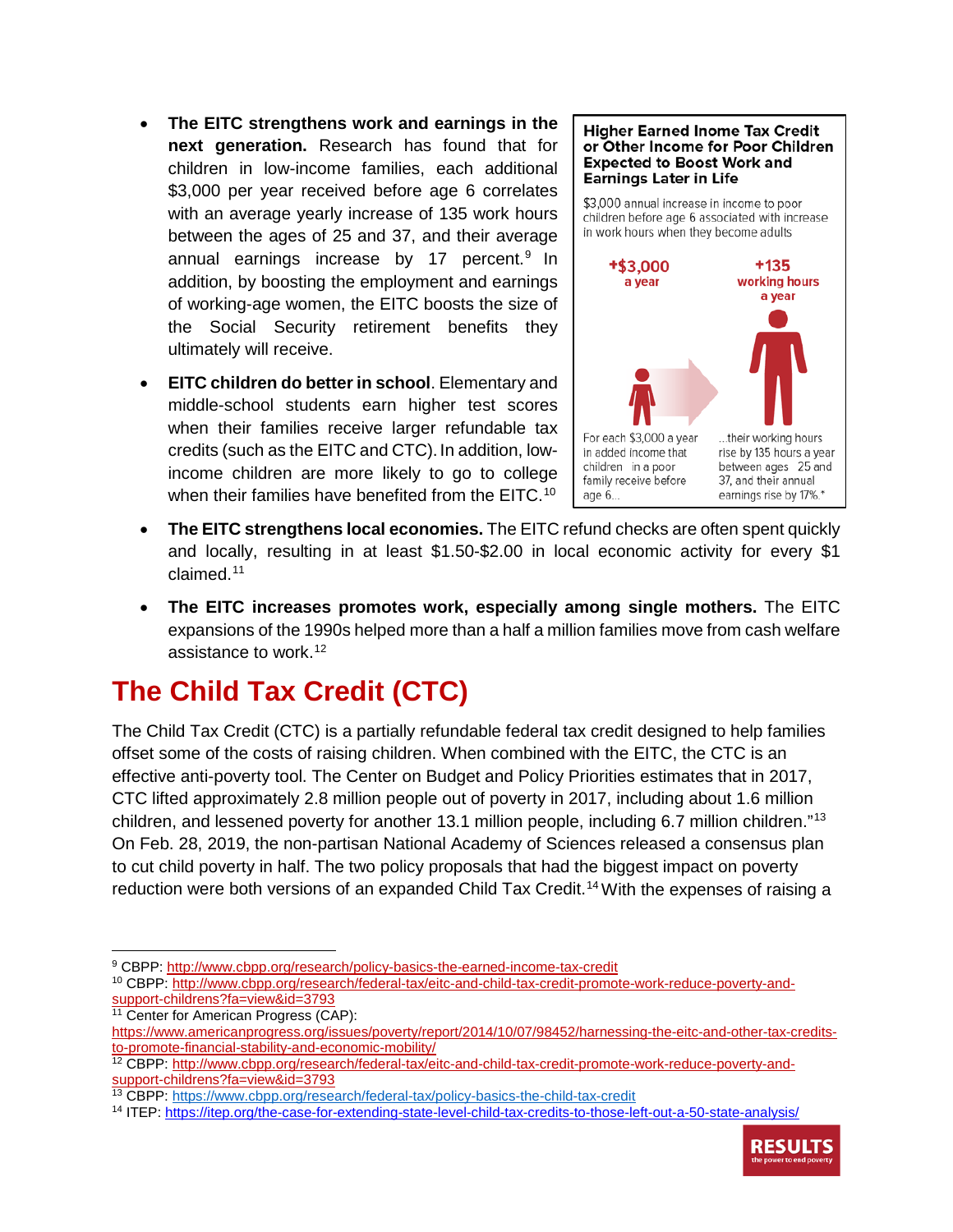child continually increasing, the CTC is a critical measure in ensuring that children receive the necessary resources and home stability that they deserve.



Source: Urban-Brookings Tax Policy Center calculations

**Notes:** Assumes all income comes from earnings, and child meets all tests to be a CTC-qualifying dependent. Credit for married parents begins to phase out at \$400,000 of income. Only citizen children qualify for the \$2,00

The CTC includes a refundable component, the Additional Child Tax Credit, for low-income families. This means that if the value of the CTC exceeds the amount of federal income tax a family owes, the family may receive part or all of the difference in the form of a refund check. As a result, many working families can benefit from the CTC even if their incomes are so low that they owe little or no federal income tax in a given year.<sup>[15](#page-4-0)</sup> This refundable feature is important for low-income working families, who otherwise wouldn't receive the tax benefits available to higherincome families to help offset the cost of raising children.[16](#page-4-1)

First enacted in 1997, the CTC has a similar structure and function to EITC. As with the EITC, only working families are eligible to receive the credit, and the CTC "phases in" as income increases. Unlike the EITC, however, the CTC requires families to earn a minimum income of \$3,000 to qualify for the credit and is only partially refundable. That means that if a family's CTC exceeds its federal tax liability, the family may receive only a portion of the credit rather than the total difference as a refund.[17](#page-4-2)

In 2017 the Child Tax Credit was increased but the benefits largely go to high-income households. The credit was doubled to \$2,000 per child, but only wealthier families will be able to receive the full benefit. Low-income families can at most get \$1,400 per child back as a

l



<sup>15</sup> CBPP: http://www.cbpp.org/research/policy-basics-the-child-tax-credit

<span id="page-4-1"></span><span id="page-4-0"></span><sup>16</sup> IBID

<span id="page-4-2"></span><sup>17</sup> CBPP[: http://www.cbpp.org/research/policy-basics-the-child-tax-credit](http://www.cbpp.org/research/policy-basics-the-child-tax-credit)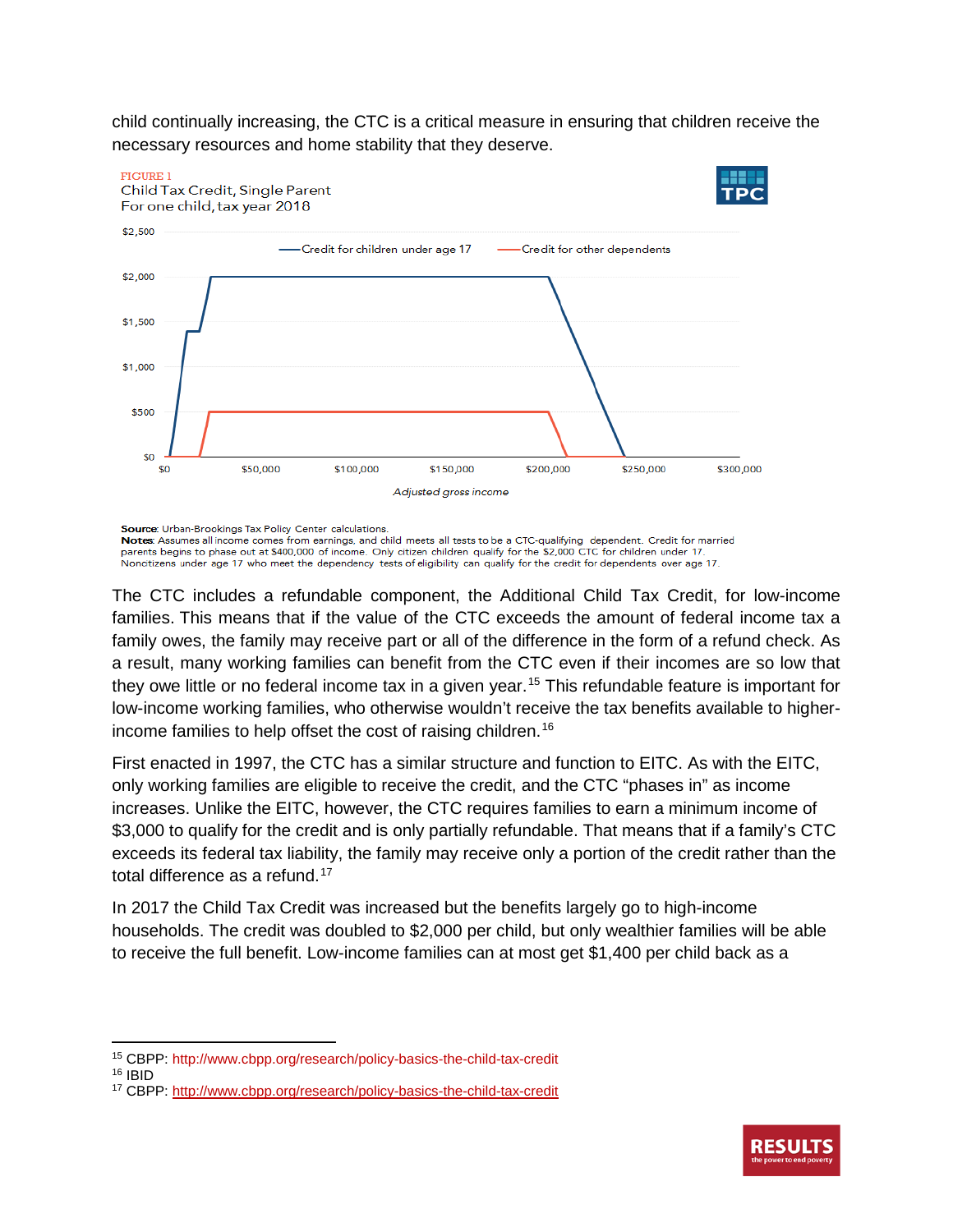refund compared to a family earning \$400,000, who will get to deduct the full \$2,000 credit per child off their taxes.[18](#page-5-0)

For many low-income workers, refundable tax credits offer an opportunity to boost emergency savings, purchase necessary items for their household or children, make large purchases (such as a car), or pay down outstanding debts.<sup>[19](#page-5-1)</sup> The Earned Income Tax Credit (EITC) and low-income portion of the Child Tax Credit (CTC) are particularly beneficial policies for communities of color because these communities experience higher rates of poverty.

### **Expanding the EITC and CTC: The Working Families Tax Relief Act**

While tax policy often rewards wealth and exacerbates racial wealth inequality, we can fix our tax laws to give working people and children a fair shot to get ahead. Many of America's lowincome working families are struggling to stay afloat as costs have risen faster than their pay over several decades. Too many parents with low incomes struggle to provide for their kids' basic needs. Working-class households of all races — those with working-age people without a college degree — have enjoyed only small income gains in recent decades. Many of these working people have low-wage jobs that don't pay enough to meet basic needs. The problem of low wages affects a broad swath of working people across the country, with the challenges being especially acute in communities of color, where many people face barriers like hiring discrimination.

Meanwhile, Americans have now filed their taxes for 2018 – and this gives us a chance to see first-hand that the 2017 tax law did not make things fairer. The tax code, which was already slanted towards the wealthy and big corporations, was made worse. And some policymakers now want to make up the almost \$2 trillion it adds to the federal deficit with cuts to health and nutrition programs, housing, education, and other anti-poverty programs.

An exciting new proposal from Senators Sherrod Brown (OH), Michael Bennet (CO), Dick Durbin (IL), and Ron Wyden (OR) in the Senate and Representatives Kildee (MI) and Evans (PA) in the House would begin to fix our tax laws to help working people with low-wage jobs keep their heads above water as they work to support themselves and their families. Their proposal, known as the *Working Families Tax Relief Act* (S. 1138/H.R. 3157), would improve the EITC and CTC to boost the financial security of 46 million households, benefiting 114 million people, including 8 million Black families, 9 million Latinx families, and 2 million Asian American families. The bill would also cut child poverty nationally by 28 percent, lifting 3.1 million children out of poverty and making another 7.7 million children less poor. Specifically, the bill would:

• Increase the EITC for families with children by roughly 25 percent

 $\overline{a}$ 

<span id="page-5-1"></span><sup>19</sup> Tax Credits for Working Families: http://www.taxcreditsforworkingfamilies.org/2016/03/new-survey-sheds-lightworkers-use-eitc/



<span id="page-5-0"></span><sup>&</sup>lt;sup>18</sup> Marr, C., Duke, B., Huang, C., "New Tax Law Is Fundamentally Flawed and Will Require Basic Restructuring." [https://www.cbpp.org/research/federal-tax/new-tax-law-is-fundamentally-flawed-and-will-require-basic-restructuring.](https://www.cbpp.org/research/federal-tax/new-tax-law-is-fundamentally-flawed-and-will-require-basic-restructuring) 2018.